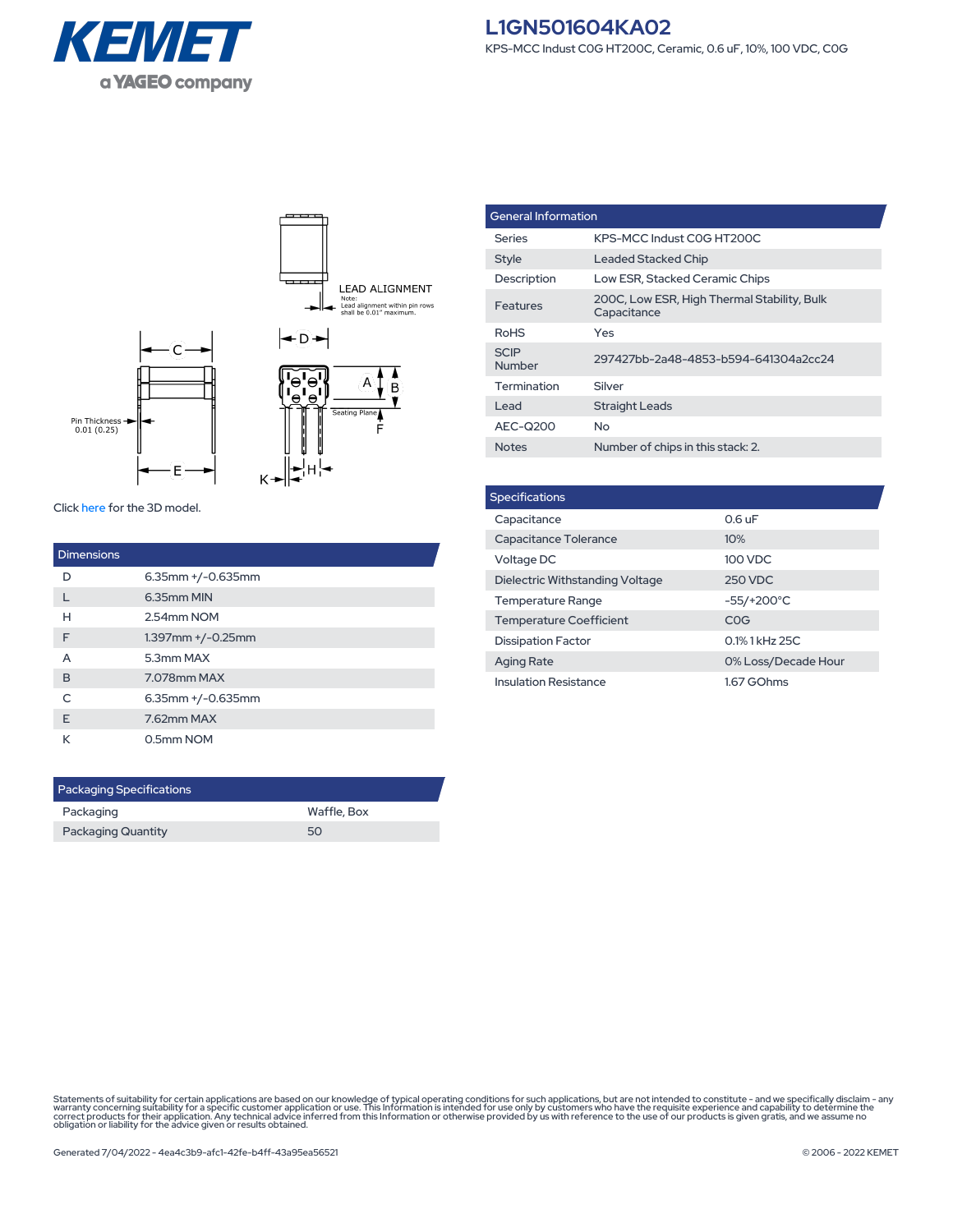

## **Simulations**

For the complete simulation environment please visit [K-SIM](https://ksim.kemet.com/?pn=L1GN501604KA02).

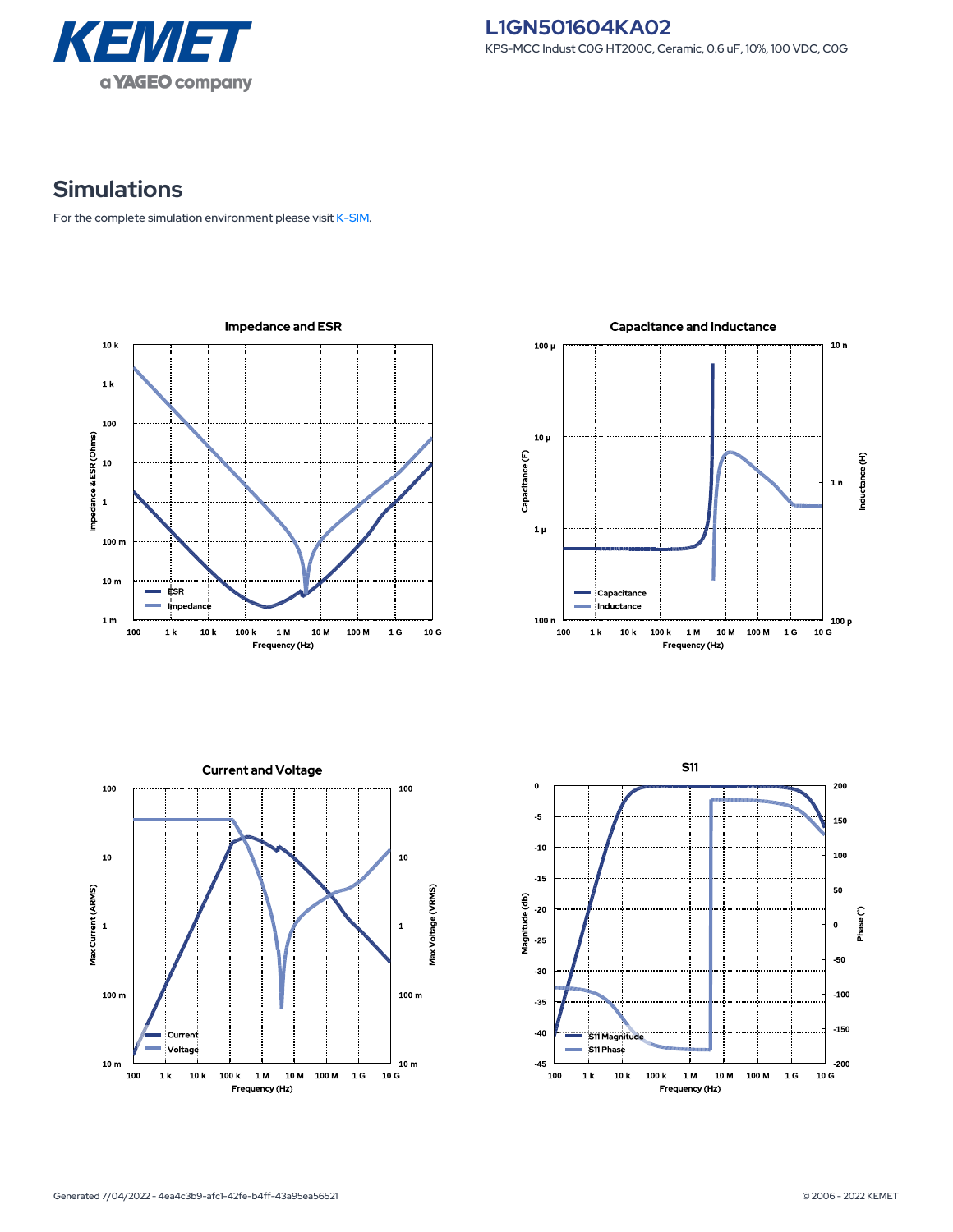